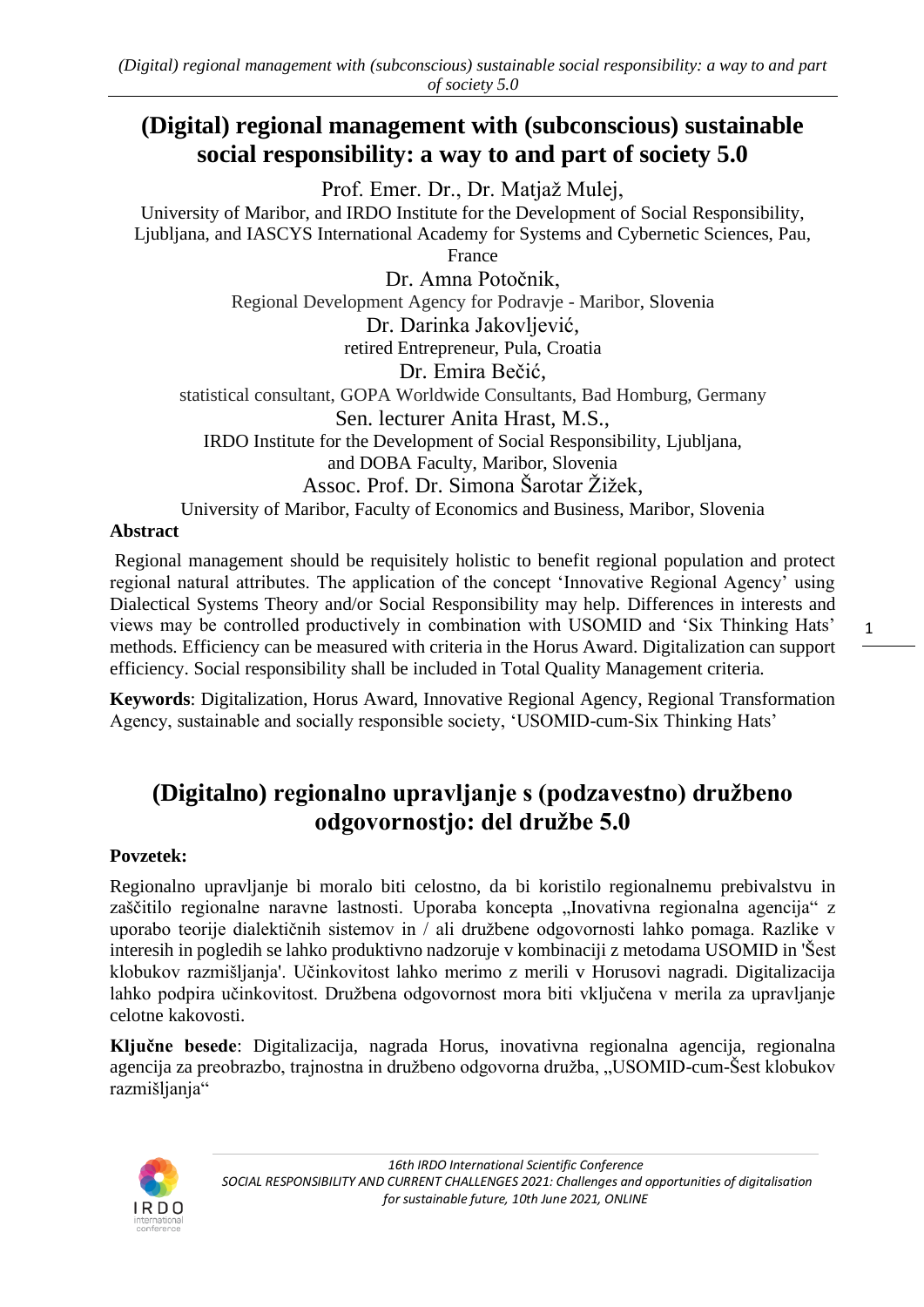#### **The Selected Problem and Viewpoint**

At the end of April 2021 media reported that Slovenia has already used as much natural resources as she might in 12, not in 4 months; this is a terrible contribution to the current problems of humankind's survival (see e.g. [29]). Regional sustainable future should be attained ([38], [39]). Hence, all regions should be considered similarly to protected areas that are parts of nature; their area is not subordinated to industrial or other developments that focus on the profit-oriented use and abuse of nature, forgetting about the needs of the coming generations. This means that protected areas are very important and can have a positive influence from the viewpoint of a sustainable future (see: [33] and earlier). Equally significant, although less acceptable from the short-term economic benefit angle for the people living in areas such as Natura 2000 (covering quite big areas of Slovenia), are national parks, and efforts to modernize ways of life. Thus the question arises: how can the two extremes of sustainable future and short-term economic benefits be handled in beneficial synergy? The authors do not intend to provide any final answer to these issues, but only up-date their largely overlooked model criteria for decision-makers to figure out how such decisions can be taken with more of a requisitely holistic approach that may lead a way to avoid crucial oversights and their dangerous consequences. The authors base upon the criteria introduced in IRDO's questionnaire for the candidates of the Horus Award for social responsibility who are asked to analyze their own (business) practice [43]. The authors will try to apply these methods to the regional development issues since all areas can be viewed as specific regions. Our method is the Dialectical Systems Theory (DST) ([1] - [12] since 1974). Social responsibility shall be included in Total Quality Management criteria, including regionally.

## **1. The method: Dialectical Systems Theory (DST); applied to regional development**

Mulej's DST: systems theory is a methodology of as holistic behavior as possible and necessary, i.e. requisitely holistic.

10 suggestions on defining the objectives, 10 suggestions on realization of the objectives, USOMID methodology for interdisciplinary creative cooperation, help attainment of the law of requisite holism and the law of hierarchy of succession (process steps) and interdependence, instead of the law of entropy.

## **2. Application of DST to innovative regional development**

The space-based policy in which a region is described with three spatial and one time components is not sufficient to describe the region in the terminology of the  $21<sup>st</sup>$  century. The region is seen as a nexus of individuals, which on the aggregated level can be described in terms of well-being and can be measured with objective and subjective indicators. sustainability is still hardly understood as the leading objective of regional development is divided into environmental, economic and societal development. Under such disposition, the institutional aspects are usually left out.

The competitiveness is only one of the possible modes, sources and viewpoints of possible development. in 2021 neoliberalism is being replaced with Keynesian measures giving the government much more influence over the economic life, i.e. more holism; factors of innovation mentioned below may not be zero (X denotes interdependence)?

Innovation  $=$  (invention X entrepreneurship and entrepreneurial spirit X requisite holism X governance & management X coworkers X innovation-friendly culture X customers X competitors X suppliers X natural environment X socio-economic environment and other outer, i.e. objective conditions X random factors, such as luck).

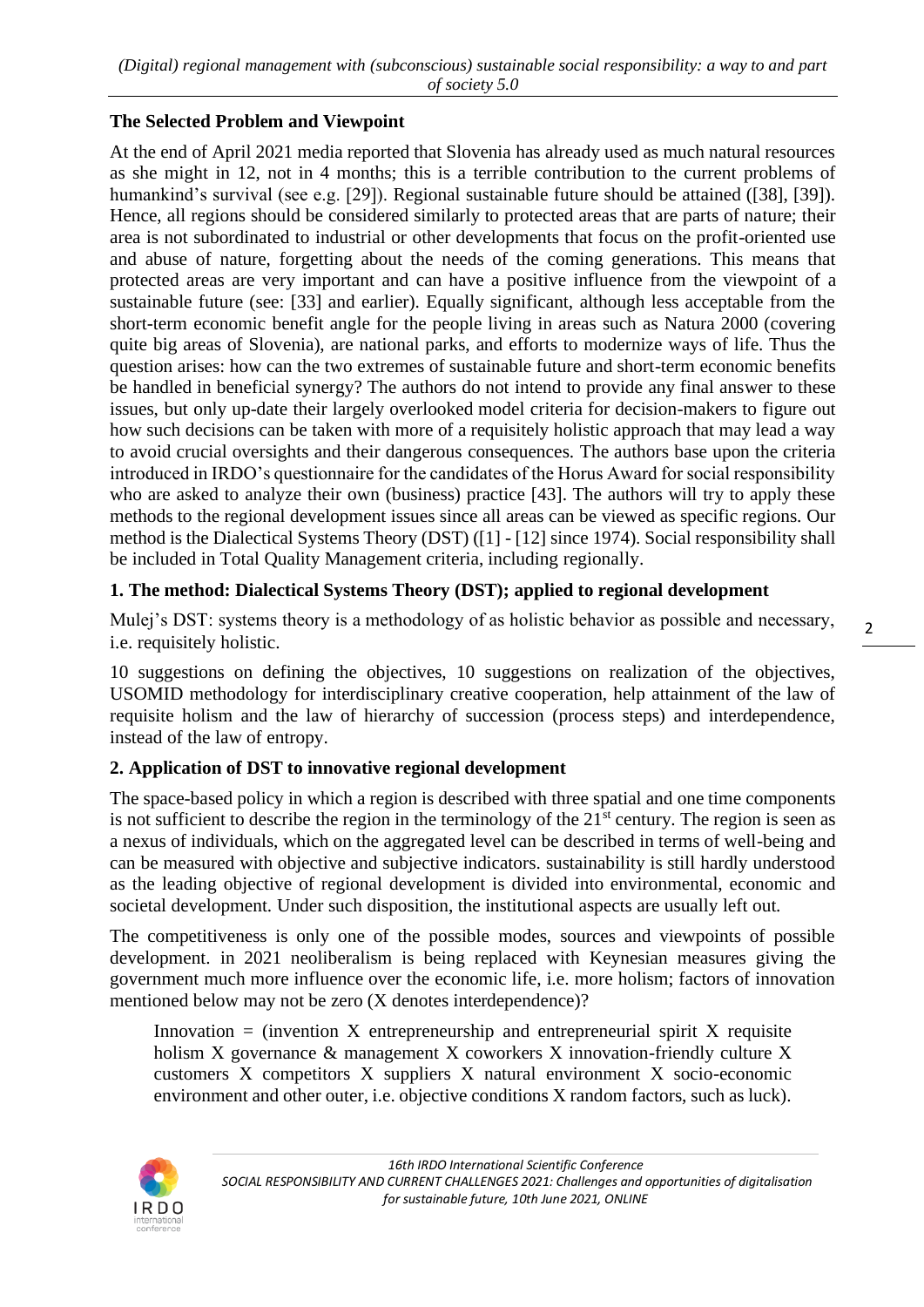'Agency for Regional Innovation' (ARI) or Regional Transformation Agency (RTA) that acts in a sustainable and socially responsible way should take care of such needs in the region it covers.

Criteria for Agency's working?

#### **3. The first organizational and content-based steps concerning the regional development agencies in the digital era**

The tasks of ARI/RTA shall become (include):

- Mediator and mutual connector of innovation potentials in regional communities.
- ARI/RTA shall introduce new and useful ideas for local/regional society
- ARI/RTA shall use innovative technologies, including the e-Science, virtual reality, simulation techniques, to introduce innovative changes into its e-regional community. Digitalization belongs here.
- ARI/RTA shall shape the innovation policy on local, regional and other levels.
- ARI/RTA shall promote social responsibility (Customers may be selfish and require social responsibility to be included in total quality criteria of supplies.
- ARI/RTA can contribute to sustainability and social responsibility by revealing the mentioned cognitive preconditions needed for innovation: interdisciplinary creative cooperation, etc., and risk taking, etc.
- ARI/RTA shall contribute to socially responsible public procurement by requesting the green and innovation policy from the suppliers or the service providers.
- ARI/RTA shall become the research and development institution for its region.
- ARI/RTA shall be a place for companies, NGOs, research and educational institutions to meet, inform, prescribe and decide.
- ARI/RTA shall use the IKT to empower the citizens/inhabitants.
- ARI/RTA shall enhance the digital transformation of the region by introducing new processes.
- This includes different levels of communication.
- Thus, the core of ARI/RTA shall consist of regional innovation and its diffusion. The sustainability and social responsibility is part of the societal innovation, and more.
- Social psychology that prevails in the region must be considered, for the suggestion to be acceptable and become the prevailing habit.
- How shall sustainability and social responsibility be seen in the projects of ARI/RTA?

Let's add criteria summarized in the Horus award. They can be used for the evaluation of ARI/RTA working.

## **4. Overview of Criteria of (Sustainable) Social Responsibility (SSR) in 'Horus Award'**

- 1. How is SSR understood and realized (several answers can be provided and proofs added)? beyond limits of legislation:
- 2. Ethical behavior
- 3. Incorporation of SSR in the organizational strategies and its matching the international guidelines: